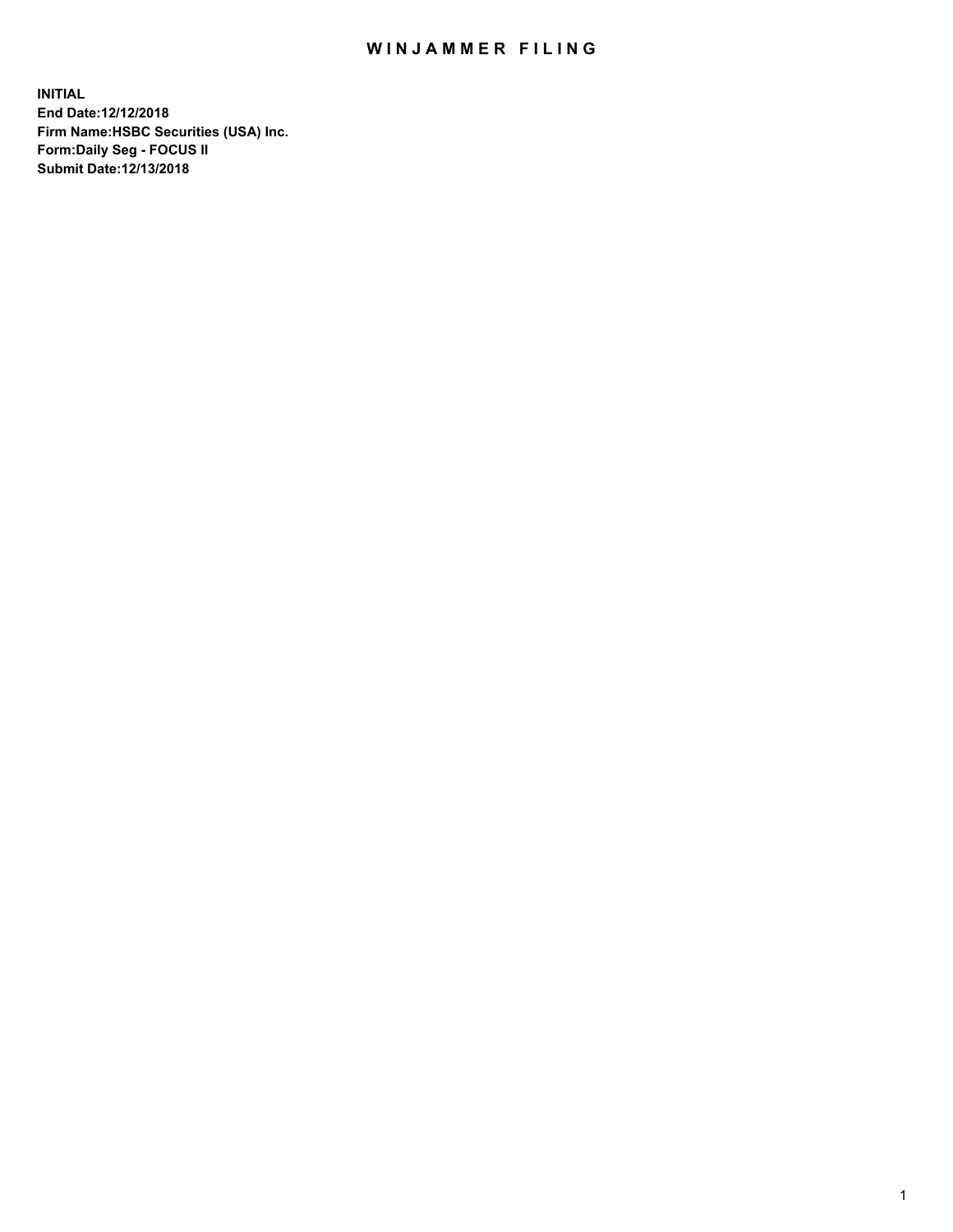**INITIAL End Date:12/12/2018 Firm Name:HSBC Securities (USA) Inc. Form:Daily Seg - FOCUS II Submit Date:12/13/2018 Daily Segregation - Cover Page**

| Name of Company                                                                                                                                                                                                                                                                                                                | <b>HSBC Securities (USA) Inc.</b>                           |
|--------------------------------------------------------------------------------------------------------------------------------------------------------------------------------------------------------------------------------------------------------------------------------------------------------------------------------|-------------------------------------------------------------|
| <b>Contact Name</b>                                                                                                                                                                                                                                                                                                            | <b>Michael Vacca</b>                                        |
| <b>Contact Phone Number</b>                                                                                                                                                                                                                                                                                                    | 212-525-7951                                                |
| <b>Contact Email Address</b>                                                                                                                                                                                                                                                                                                   | michael.vacca@us.hsbc.com                                   |
| FCM's Customer Segregated Funds Residual Interest Target (choose one):<br>a. Minimum dollar amount: ; or<br>b. Minimum percentage of customer segregated funds required:% ; or<br>c. Dollar amount range between: and; or<br>d. Percentage range of customer segregated funds required between:% and%.                         | 109,000,000<br><u>0</u><br>0 <sub>0</sub><br>0 <sub>0</sub> |
| FCM's Customer Secured Amount Funds Residual Interest Target (choose one):<br>a. Minimum dollar amount: ; or<br>b. Minimum percentage of customer secured funds required:% ; or<br>c. Dollar amount range between: and; or<br>d. Percentage range of customer secured funds required between: % and %.                         | 25,000,000<br><u>0</u><br>0 <sub>0</sub><br>0 <sub>0</sub>  |
| FCM's Cleared Swaps Customer Collateral Residual Interest Target (choose one):<br>a. Minimum dollar amount: ; or<br>b. Minimum percentage of cleared swaps customer collateral required:% ; or<br>c. Dollar amount range between: and; or<br>d. Percentage range of cleared swaps customer collateral required between:% and%. | 83,000,000<br><u>0</u><br>00<br>00                          |

Attach supporting documents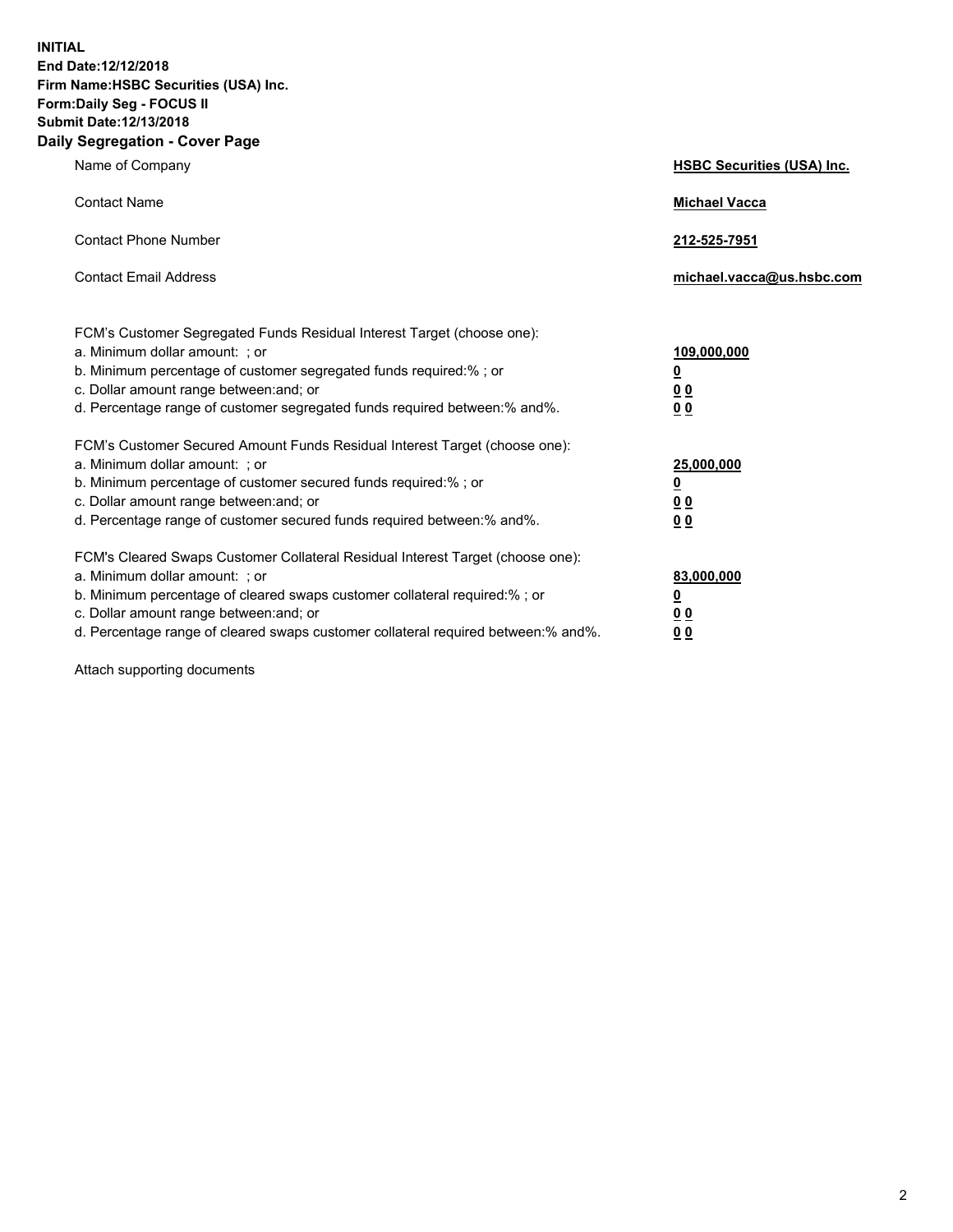**INITIAL End Date:12/12/2018 Firm Name:HSBC Securities (USA) Inc. Form:Daily Seg - FOCUS II Submit Date:12/13/2018 Daily Segregation - Secured Amounts** Foreign Futures and Foreign Options Secured Amounts Amount required to be set aside pursuant to law, rule or regulation of a foreign government or a rule of a self-regulatory organization authorized thereunder **0** [7305] 1. Net ledger balance - Foreign Futures and Foreign Option Trading - All Customers A. Cash **33,833,284** [7315] B. Securities (at market) **57,288,438** [7317] 2. Net unrealized profit (loss) in open futures contracts traded on a foreign board of trade **23,990,412** [7325] 3. Exchange traded options a. Market value of open option contracts purchased on a foreign board of trade **0** [7335] b. Market value of open contracts granted (sold) on a foreign board of trade **0** [7337] 4. Net equity (deficit) (add lines 1. 2. and 3.) **115,112,134** [7345] 5. Account liquidating to a deficit and account with a debit balances - gross amount **1,748,723** [7351] Less: amount offset by customer owned securities **-1,684,839** [7352] **63,884** [7354] 6. Amount required to be set aside as the secured amount - Net Liquidating Equity Method (add lines 4 and 5) **115,176,018** [7355] 7. Greater of amount required to be set aside pursuant to foreign jurisdiction (above) or line 6. **115,176,018** [7360] FUNDS DEPOSITED IN SEPARATE REGULATION 30.7 ACCOUNTS 1. Cash in banks A. Banks located in the United States **29,563,677** [7500] B. Other banks qualified under Regulation 30.7 **0** [7520] **29,563,677** [7530] 2. Securities A. In safekeeping with banks located in the United States **20,933,093** [7540] B. In safekeeping with other banks qualified under Regulation 30.7 **29,756,158** [7560] **50,689,251** [7570] 3. Equities with registered futures commission merchants A. Cash **0** [7580] B. Securities **0** [7590] C. Unrealized gain (loss) on open futures contracts **0** [7600] D. Value of long option contracts **0** [7610] E. Value of short option contracts **0** [7615] **0** [7620] 4. Amounts held by clearing organizations of foreign boards of trade A. Cash **0** [7640] B. Securities **0** [7650] C. Amount due to (from) clearing organization - daily variation **0** [7660] D. Value of long option contracts **0** [7670] E. Value of short option contracts **0** [7675] **0** [7680] 5. Amounts held by members of foreign boards of trade A. Cash **9,394,004** [7700] B. Securities **36,355,344** [7710] C. Unrealized gain (loss) on open futures contracts **23,990,412** [7720] D. Value of long option contracts **0** [7730] E. Value of short option contracts **0** [7735] **69,739,760** [7740] 6. Amounts with other depositories designated by a foreign board of trade **0** [7760] 7. Segregated funds on hand **0** [7765] 8. Total funds in separate section 30.7 accounts **149,992,688** [7770] 9. Excess (deficiency) Set Aside for Secured Amount (subtract line 7 Secured Statement Page 1 from Line 8) **34,816,670** [7380]

10. Management Target Amount for Excess funds in separate section 30.7 accounts **25,000,000** [7780]

11. Excess (deficiency) funds in separate 30.7 accounts over (under) Management Target **9,816,670** [7785]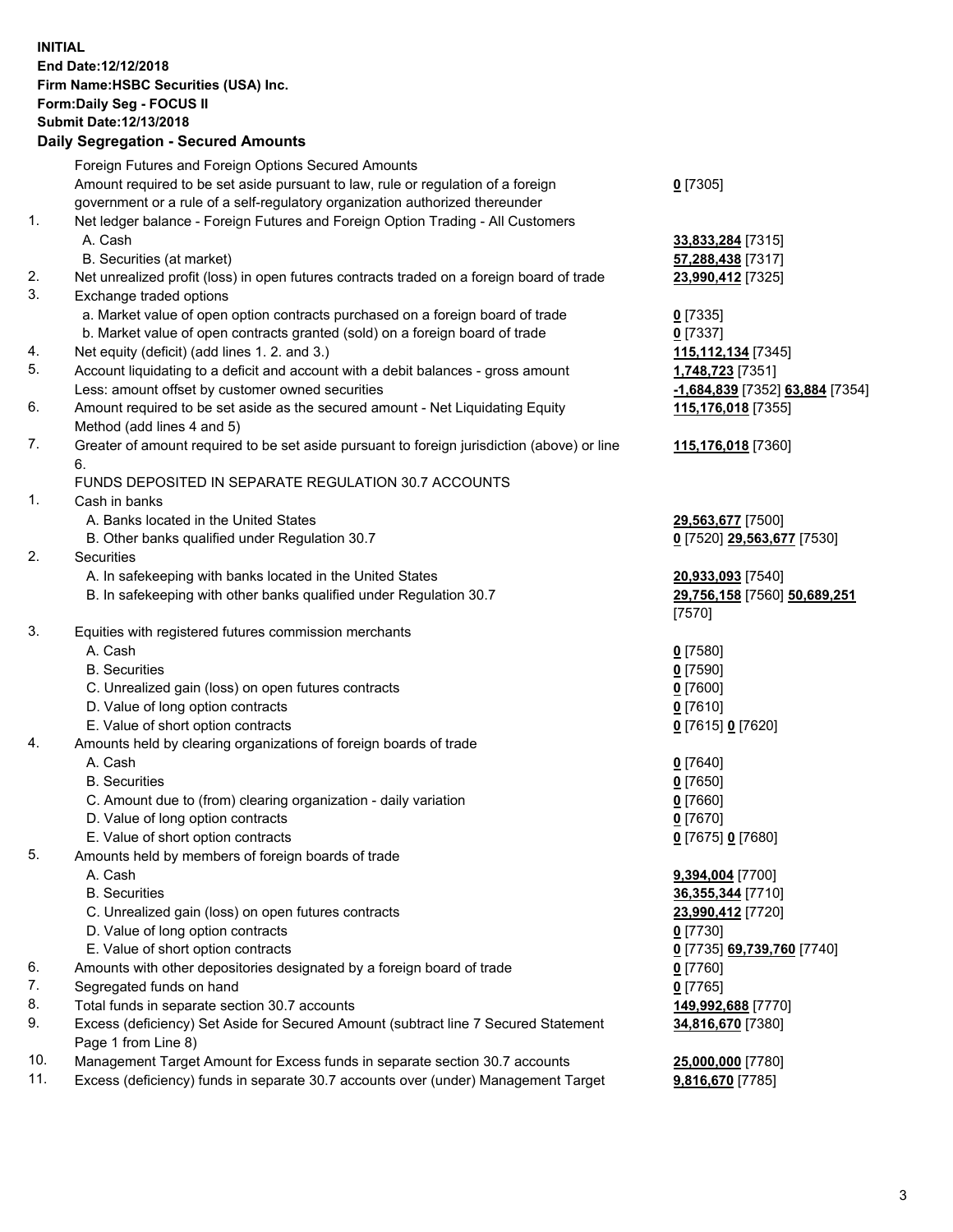**INITIAL End Date:12/12/2018 Firm Name:HSBC Securities (USA) Inc. Form:Daily Seg - FOCUS II Submit Date:12/13/2018 Daily Segregation - Segregation Statement** SEGREGATION REQUIREMENTS(Section 4d(2) of the CEAct) 1. Net ledger balance A. Cash **346,080,004** [7010] B. Securities (at market) **1,320,298,312** [7020] 2. Net unrealized profit (loss) in open futures contracts traded on a contract market **97,488,836** [7030] 3. Exchange traded options A. Add market value of open option contracts purchased on a contract market **255,963,448** [7032] B. Deduct market value of open option contracts granted (sold) on a contract market **-44,350,654** [7033] 4. Net equity (deficit) (add lines 1, 2 and 3) **1,975,479,946** [7040] 5. Accounts liquidating to a deficit and accounts with debit balances - gross amount **20,181,576** [7045] Less: amount offset by customer securities **-20,181,576** [7047] **0** [7050] 6. Amount required to be segregated (add lines 4 and 5) **1,975,479,946** [7060] FUNDS IN SEGREGATED ACCOUNTS 7. Deposited in segregated funds bank accounts A. Cash **227,667,953** [7070] B. Securities representing investments of customers' funds (at market) **49,999,941** [7080] C. Securities held for particular customers or option customers in lieu of cash (at market) **221,763,712** [7090] 8. Margins on deposit with derivatives clearing organizations of contract markets A. Cash **22,838,938** [7100] B. Securities representing investments of customers' funds (at market) **288,422,194** [7110] C. Securities held for particular customers or option customers in lieu of cash (at market) **1,010,584,005** [7120] 9. Net settlement from (to) derivatives clearing organizations of contract markets **-36,450,201** [7130] 10. Exchange traded options A. Value of open long option contracts **255,963,448** [7132] B. Value of open short option contracts **-44,350,654** [7133] 11. Net equities with other FCMs A. Net liquidating equity **14,019,242** [7140] B. Securities representing investments of customers' funds (at market) **0** [7160] C. Securities held for particular customers or option customers in lieu of cash (at market) **0** [7170] 12. Segregated funds on hand **87,950,595** [7150] 13. Total amount in segregation (add lines 7 through 12) **2,098,409,173** [7180] 14. Excess (deficiency) funds in segregation (subtract line 6 from line 13) **122,929,227** [7190] 15. Management Target Amount for Excess funds in segregation **109,000,000** [7194]

16. Excess (deficiency) funds in segregation over (under) Management Target Amount Excess

**13,929,227** [7198]